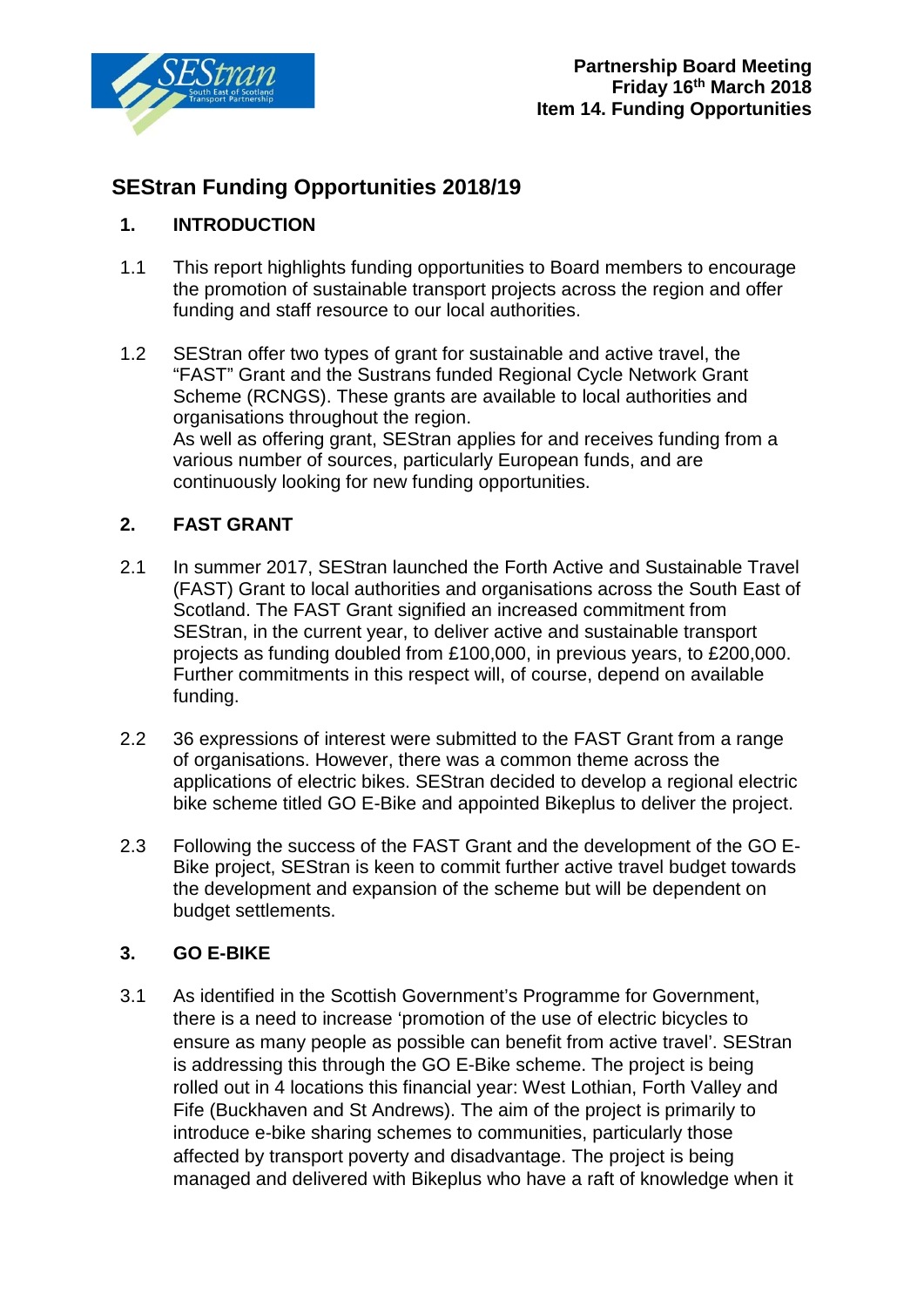comes to delivering bike-sharing projects. The schemes will aim to complement existing and planned scheme throughout the region such as Falkirk's active travel hub and Edinburgh's proposed bike sharing scheme.

3.2 In January 2018, SEStran applied to Transport Scotland's 'Low Carbon Travel & Transport Challenge Fund' (LCTT) to receive a grant of £400,000, with a commitment of £200,000 from SEStran to expand the GO E-Bike project by introducing a further 12 e-bike hubs in each local authority in the region. Although several project partners have been identified, SEStran invites the suggestion or offer of further partnerships to join the scheme. Regardless of the LCTT funding being awarded, the project will continue into the new financial year through SEStran funding but on a significantly smaller scale.

### **4. SUSTRANS FUNDING**

- 4.1 As part of SEStran's partnership working with Sustrans, we receive £100,000 from their Community Links funding to spend on cycling infrastructure projects across the region. Primarily there has been a focus on guiding and delivering the cross-boundary network where there can be gaps in provision across local authorities.
- 4.2 In continuing its partnership with Sustrans, both organisations have been in discussion to increase this funding source, following approval from Transport Scotland, in order to continue to deliver projects of strategic importance at a regional level to support the delivery and development of a regional cycle network.
- 4.3 The funding usually requires 50% match-funding however, in a change to this year's guidance, design work can be 100% funded. This will allow SEStran to build a portfolio of design ready cycling projects for local authorities.
- 4.4 Funding will be available from April 2018, to be spent by March 2019. SEStran invites and encourages its partnering authorities to make use of the funding and note that SEStran can also provide staff resource (to a limited extent) to assist with delivery.

#### **5. ADDITIONAL FUNDING**

- 5.1 Although funding is limited, SEStran is keen to continue to identify alternate funding sources, such as the LCTT and further European projects, to improve sustainable and active travel across the region. .
- 5.2 Through a partnership with Cycling Scotland, SEStran's Regional Cycling Development Officer who can help advise on schemes such as Cycle Friendly Employer and Schools as well as providing training opportunities. Additionally, there will be support to access Cycling Scotland's various streams of funding.